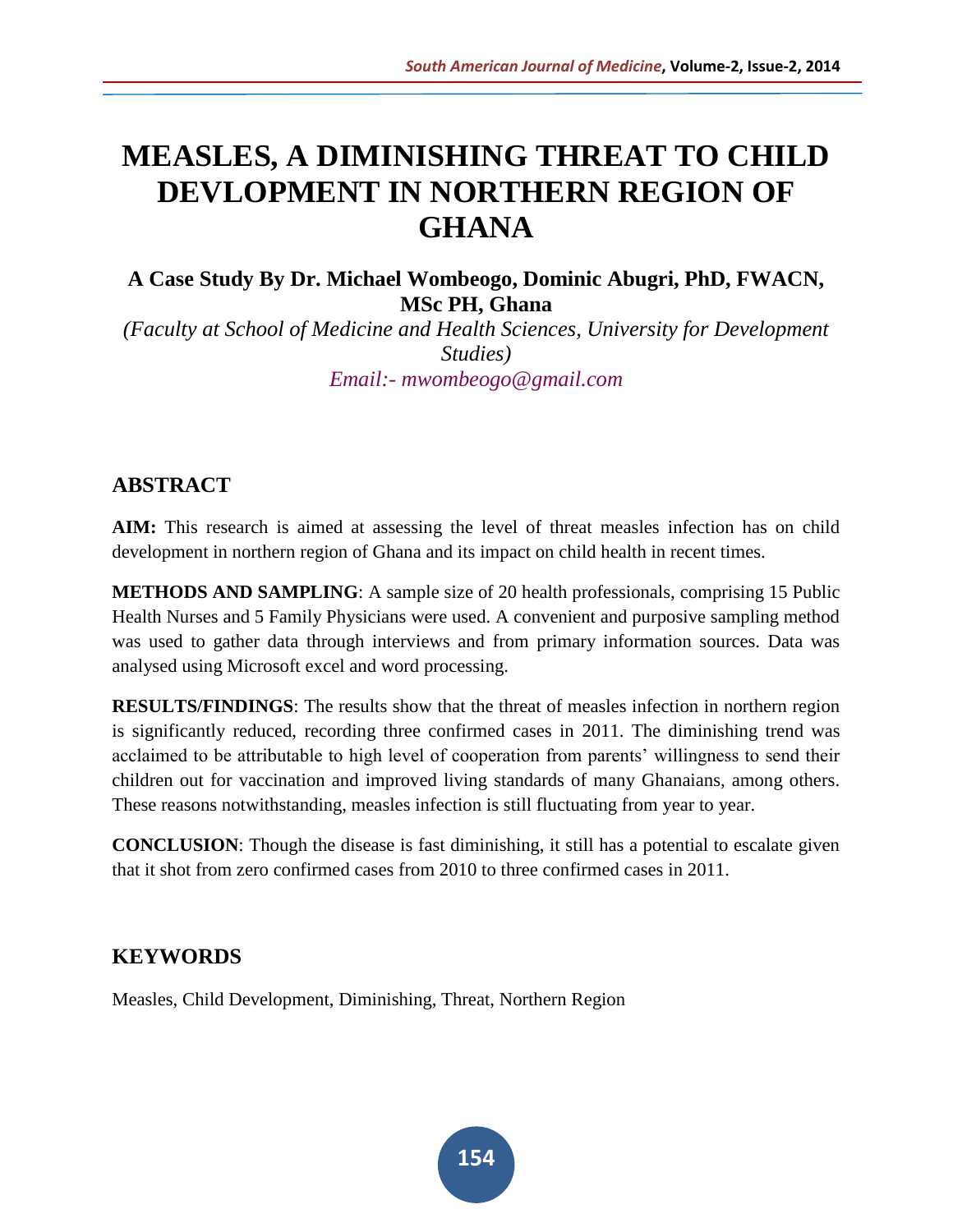# **INTRODUCTION**

Measles is ubiquitous, highly infectious disease affecting nearly every person in a given population by adolescence in the absence of immunization program. Measles is transmitted primarily from person-to-person. Measles can lead to widespread infection. This occurs in overcrowded families with infected member, early contact with the virus in high dosages through large respiratory droplets (Waterston, in Paget, 2003).In developed countries, complications occur in 10-15% of cases while in developing countries ;up to 75% of cases may have one or more complications. The major causes of high case fatality are pneumonia and diarrhea. Measles can lead to lifelong disabilities including blindness, brain damage and deafness. High complications and fatality rates are associated with malnutrition, including vitamin A deficiency, poor sanitation and poor management of complications (WHO, 2009)

According to the World Health Organization (WHO, 2009), measles is a leading cause of vaccine-preventable childhood mortality. Worldwide, the fatality rate has been significantly reduced by a vaccination campaign led by partners in the Measles Initiative notably, the American Red Cross, the United Nations Foundation, UNICEF and the World Health Organization (WHO). Globally, measles fell 60% from an estimated 873,000 deaths in 1999 to 345,000 in 2005. Estimates for 2008 indicate deaths fell further to 164,000 globally, with 77% of the remaining measles deaths in 2008 occurring within the South-East Asian region(WHO, 2009).

Ghana developed a five-year rolling plan of accelerated control of measles in accordance withthe WHO/AFRO EPI 5-year strategic plan (2001-2005), with a focus on reducing measlesmortality to near zero. As at the third quarter of this year Ghana has recorded up to 246 confirmed cases of measles, forming an incidence rate of 1.81/100 0000 of target population.In 2011, Ghana as a country recorded 344 confirmed measles casesbut dropped to 234 out of 646 suspected cases in 2012 (WHO, in Mohammed, 2013), indicating a significant drop of 46.75% within a period of one year.

WHO (2010) during its 63rd World Health Assembly placed a premium on a global target of 95% reduction in measles mortality by 2015 from the level seen in 2000 and towards eventual eradication after then. However, no specific global target date for eradication has yet been agreed upon.

The sole objective of this work is:

To assess whether or not measles infection as a vaccine preventable cause of child mortality still remains a threat tochild development in the northern region of Ghana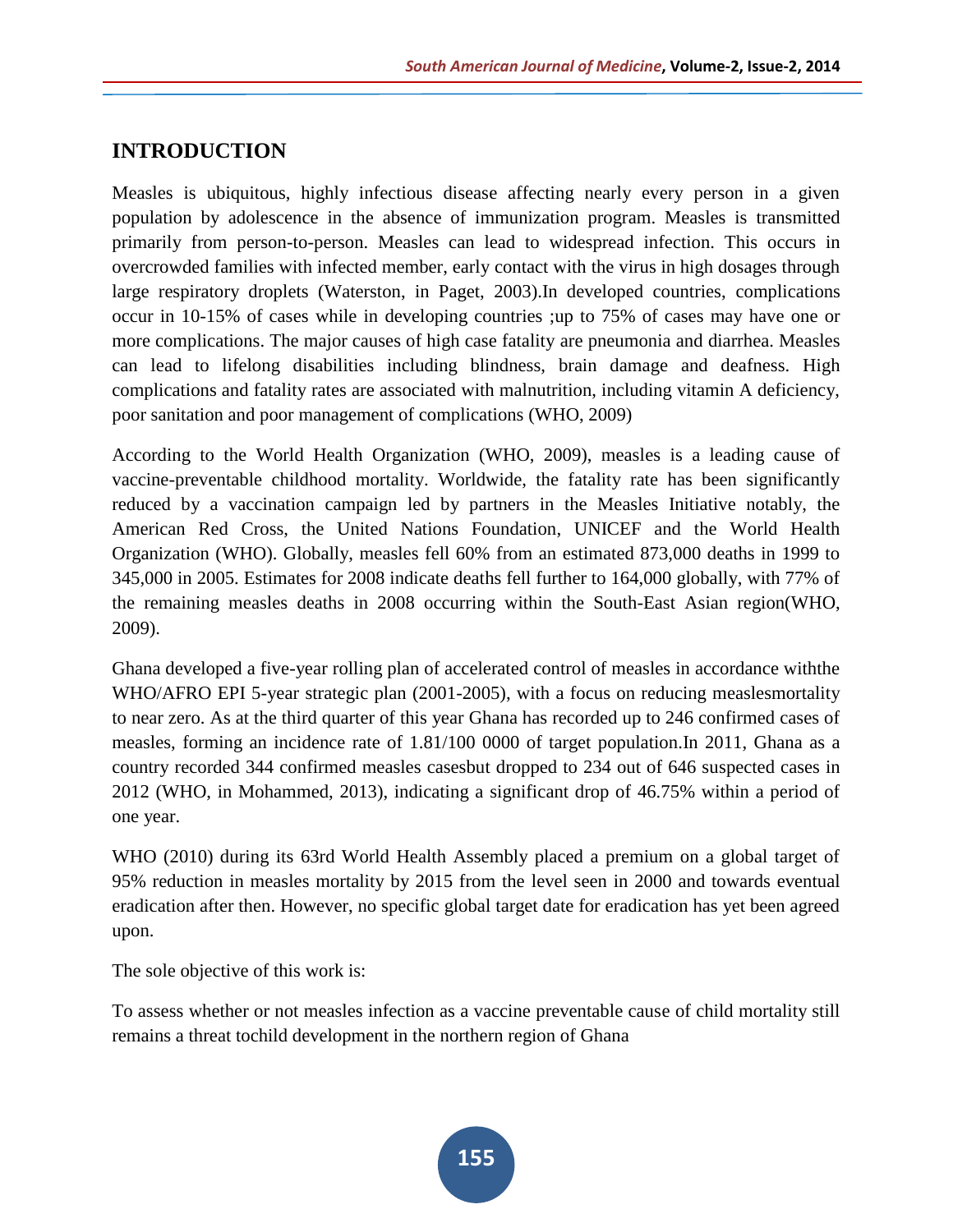#### **MATERIALS AND METHODS**

#### **STUDY DESIGN AND SAMPLING TECHNIQUE**

This was a cross sectional survey aimed at proving that the quantum of threat measles in infection in northern of Ghana has been on a diminishing trend from 2005 to 2011. The study covers twenty districts of the northern regional health directorate. However, not all districts have public health physicians manning them. Out of the total of ten districts known to have district health directors who are public health physicians, five were purposively selected for convenience to take part in this study with their corresponding public health nurses. Therefore the sampling method adopted in this direction was a convenient and purposive sampling. The composition of the sample was 5 public health physicians and 15 public health nurses who were interviewed about the measles infection, its prevention and effects on child development in the northern region of Ghana. The data on measles infection was sourced from the annual reports of Ghana Health service (GHS) and World Health Organization (WHO) in the northern region of Ghana.

#### **DATA COLLECTION**

The data for the study was gathered by means of structured face to face interviews of public health physicians and nurses, reviews of annual reports of GHS and partners, notably WHO.

#### **DATA ANALYSIS**

The data collected was processed and entered into Microsoft excel and Word for statistical analysis. The analysed results were presented on tables and graphs as indicated below.

#### **RESULTS**

Table 1 below shows the results of the data collected on the annual surveillance of measles cases from 2005 to 2011.The figures on the table indicate that it was only in Chereponi that three measles cases were confirmed in 2011 in the whole of the region. It also shows that out of six suspected cases in the Tamale metropolis zero case was confirmed as indicated below (Table 1)

Table 2 and figure 1 below illustrate the pattern of discrepancies between suspected and confirmed cases from 2005 to 2011. Based on the above indicators, it can be deduced that suspected cases were relatively high across the years with corresponding confirmed cases much lower than the suspected cases. However, in the years 2008 and 2009 the confirmed cases were high as compared to the other years. The year 2009 recorded the highest of 38 confirmed cases than previous years. In 2007 and2010, 29 and 41 were recorded as suspected cases. None of the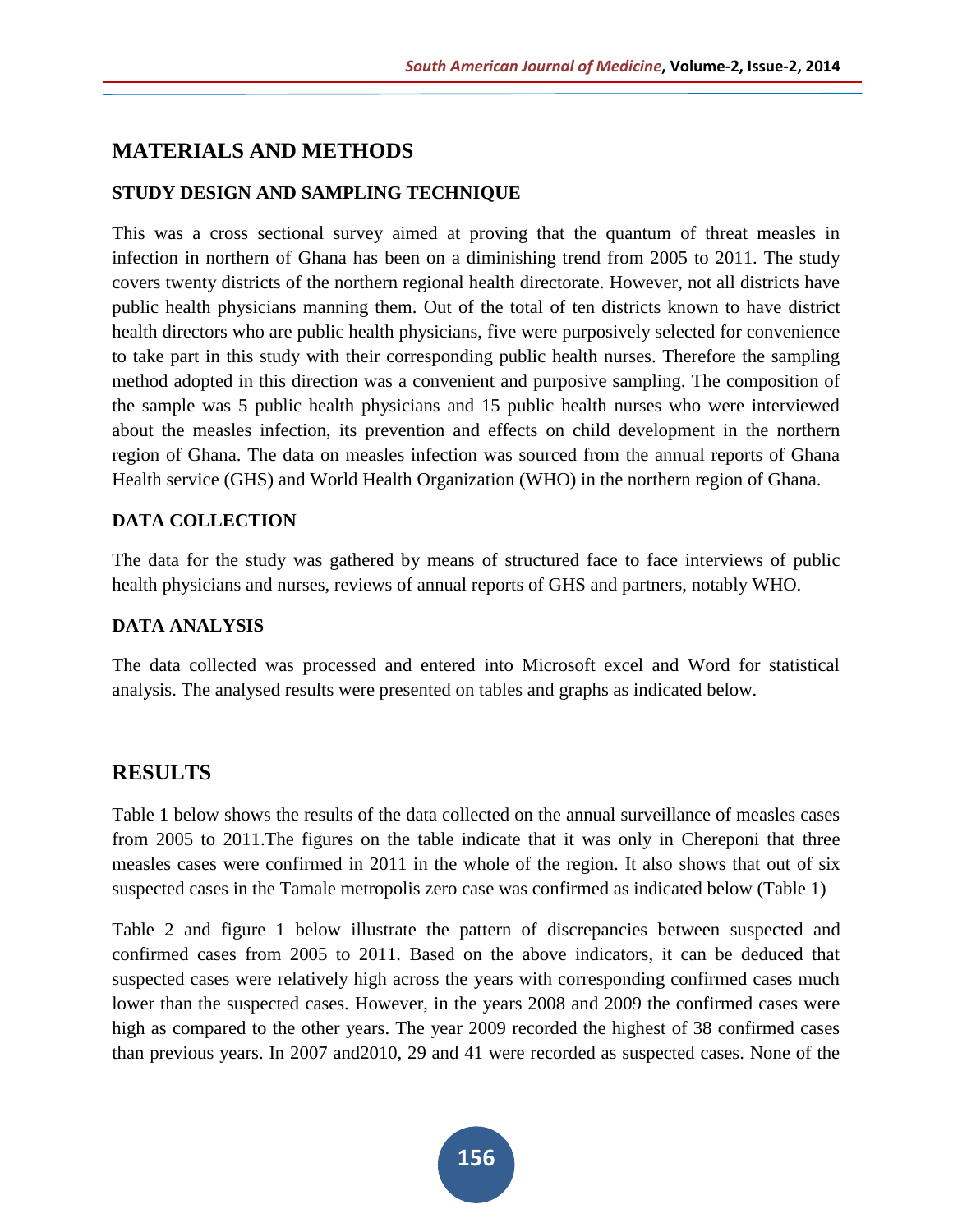suspected cases in 2007 and 2010 was confirmed.2011 recorded the list (20) in terms of cases suspected. Out of this, 3 of them were confirmed (Table 2)

Table 3 and figure 2 below illustrates a deep concern from all the respondents that despite the diminishing trends of the disease, it is still far from being eradicated and should be given the necessary serious attention. It equally shows that measles infection is no longer a serious threat but is still common among the people of the northern region (Table 3 and figure 2)

Table 4 and figure 3 below indicate that 100% of family physicians and over 90% public health nurses attribute the diminishing trend of measles threat in northern region to increased vaccination coverage, while 40% or less of both physicians and public health nurses think that improved living standards have contributed significantly to the fall in measles infection in the northern region of Ghana.

One important observation from figure 3 is the high level of cooperation from parents (between 60-80%) of both categories of respondents admitted that parents sent their children out for vaccination. This might have accounted for the significant increase in the vaccination coverage during the period in the region.

Despite the seemingly positive consensus on the downward trend of measles infection attributive to various factors, as high as 18-20% of total respondents intimated that possibly measles could have been a forgotten disease in the region had it not been the supply and use of low potent vaccines as indicated on the figure below (Table 4 and figure 3)Discussion

Cases were confirmed using IgM ELISA assays detection process to isolate anti measles IgM antibody in the patient's blood. From the analysis of the data, suspected cases are high with very few corresponding confirmed cases except in some few years when a good number were confirmed.

It is inferred therefore that there might be a new condition similar to or mimicking measles. It could also be that there were no effective or enough diagnostic equipments to isolate the measles virus. This therefore calls for further research.

As evidenced on table 2 above, in the years 2008, confirmed cases shot up significantly from zero to 22 and in 2009 it rose from 28 to 38 while suspected cases in 2008 stood at 79, in 2009, it fell to 71. Since Ghana developed a five-year rolling plan of accelerated control of measles in accordance with the WHO/AFRO EPI 5-year strategic plan (2001-2005), the focus has been to reduce measles mortality to near zero.

Despite this initiative, the incidence of measles in the northern region of Ghana continues to experience diminishing but fluctuating trends. In 2009, confirmed cases shot up from 22 (27.8%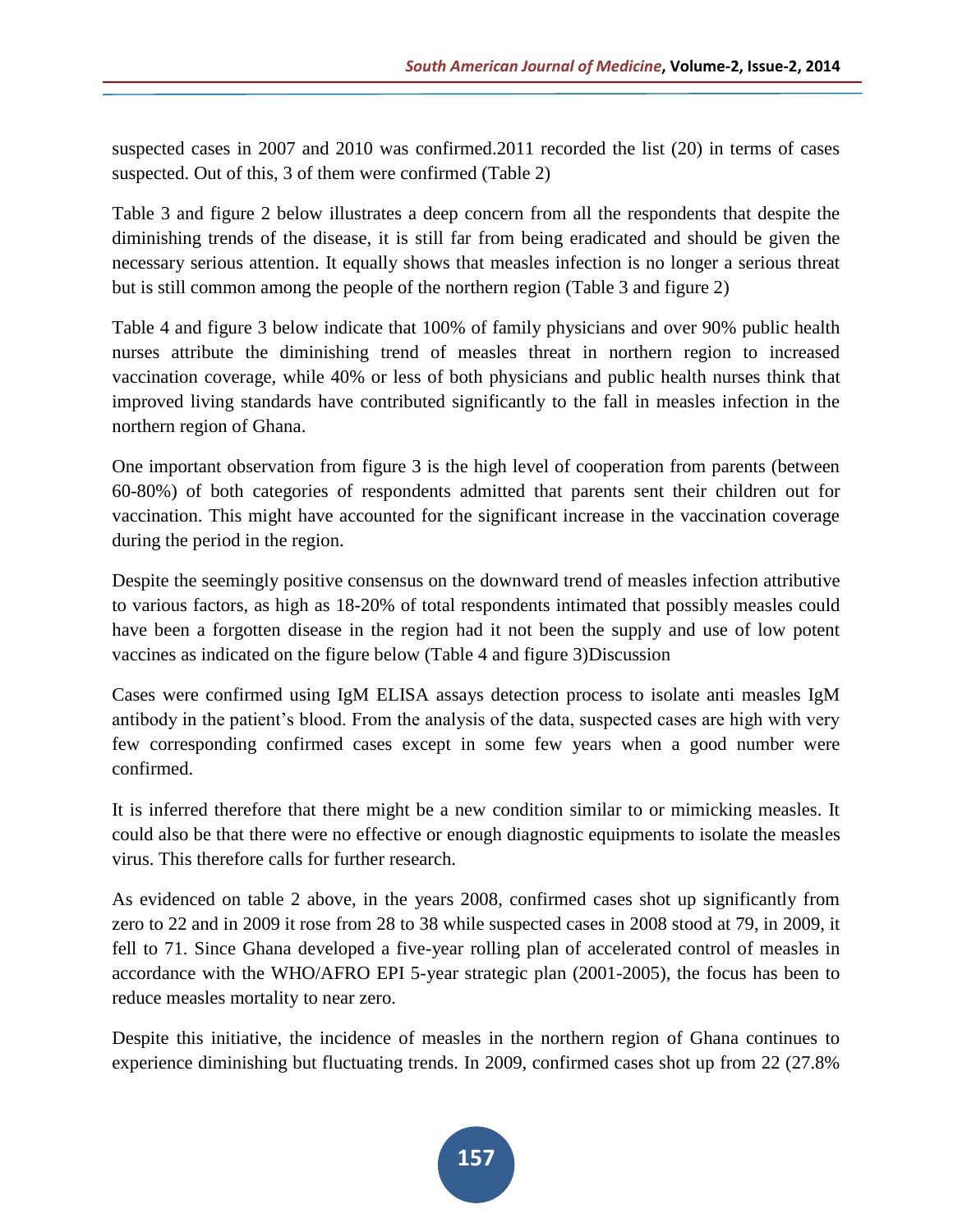suspected cases) in 2008 to 38 (53.7% of suspected cases). However, in 2007 and 2010, there was no single confirmed case registered. This confirms the high coverage of target population vaccinated against the measles infection. High patronage of immunization days as illustrated on table 2 above, effective and efficient health education have contributed greatly to the dramatic decrease in confirmed cases.

However, as amply evidenced on figure 3 above, between 18 and 20 percent of respondents concurred that use of inactive vaccines might have accounted for the emergence of the few confirmed measles cases in 2011. One important deduction could be that the laboratories used were not well resourced to detect and confirm the measles cases. This also calls for further investigation.

# **CONCLUSIONS**

The distribution of the suspected and confirmed cases shows great fluctuations in the incidence of measles infection despite the preventive measures put in place by the GHS to eradicate the disease. The findings however demonstrate that measles infection is fast diminishing its threat to child development in the northern region of Ghana. This notwithstanding, measles transmission is still possible and can affect unvaccinated children if not fully eradicated.

Despite the downward trend of measles infection, 2011 recorded 20 suspected cases with 3 of them confirmed. This development shows that in order to completely eradicate measles in the country, there is need for a shared responsibility. By this, everyone including health personnel must embark on health education on the effects of measles on child development and the benefits of measles vaccination to all people in Ghana, particularly at the rural areas. In addition, the cold chain system in transporting the vaccines should be improved upon to ensure that potent vaccines are continually inoculated into the children.

Batches of vaccines and the manufacturers should be duly noted so that expired vaccines are called back or changed to ensure that potency is not compromised. Records keeping should be properly adhered to since some information could be lost if proper documentations are not done.

# **ACKNOWLEDGEMENTS**

I acknowledge the commitment and dedication of my former level 400 nursing students within Tamale for assisting me gather the data for this study. The regional Directorate of the Ghana Health Service, Northern region, Tamale and WHO regional office in Tamale, for providing material resources for this research.I am especially indebted to all health workers who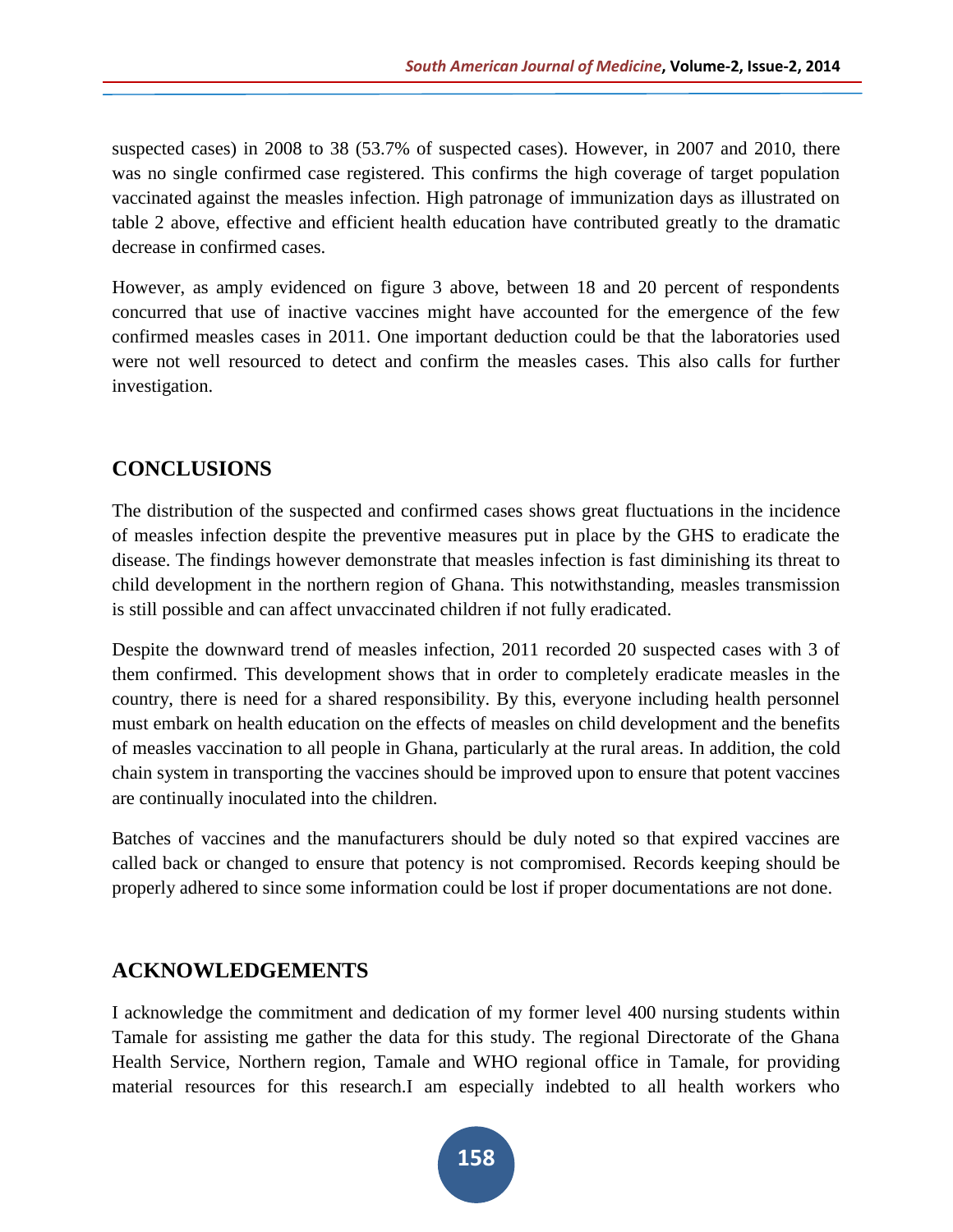participated in the interview schedules to make this work a success. Above all I am grateful to God for His blessings.

# **CONFLICT OF INTEREST**

I declare there is no any competing financial interest in relation to the work described. It is purely an academic work and a contribution to the body of knowledge.

### **TABLES**

|  |  |  |  | Table-1: Annual surveillance of measles cases from 2005-2011 |  |  |  |  |  |  |
|--|--|--|--|--------------------------------------------------------------|--|--|--|--|--|--|
|--|--|--|--|--------------------------------------------------------------|--|--|--|--|--|--|

| MEASLES SURVEILLANCE IN NORTHERN REGION |                |                |                |                |                |                |                  |                  |                |                |                |                |                |                  |
|-----------------------------------------|----------------|----------------|----------------|----------------|----------------|----------------|------------------|------------------|----------------|----------------|----------------|----------------|----------------|------------------|
|                                         |                | 2005           |                | 2006           |                | 2007           |                  | 2008             |                | 2009           |                | 201O           |                | 2011             |
|                                         | <b>SU</b>      | CO             | SU             | CO             | SU             | CO             | SU               | CO               | SU             | CO             | SU             | CO             | SU             | CO               |
|                                         | S              | $\mathbf N$    | S              | $\mathbf N$    | S              | N              | S                | $\mathbf N$      | S              | $\mathbf N$    | S              | N              | S              | ${\bf N}$        |
| <b>Bole</b>                             | $\overline{0}$ | $\overline{0}$ | $\mathbf{1}$   | $\overline{0}$ | 5              | $\overline{0}$ | $\mathbf{1}$     | $\overline{0}$   | $\mathbf{1}$   | 5              | 9              | $\theta$       | $\overline{0}$ | $\boldsymbol{0}$ |
| Bunkpurugu<br>Yunyo                     | $\Omega$       | $\overline{0}$ | $\mathbf{1}$   | $\theta$       | $\theta$       | $\overline{0}$ | $\overline{7}$   | $\theta$         | $\overline{7}$ | $\overline{0}$ | $\mathbf{1}$   | $\theta$       | $\theta$       | $\overline{0}$   |
| Central<br>Gonja                        | 3              | $\overline{2}$ | $\overline{4}$ | $\overline{4}$ | 5              | $\overline{0}$ | $\mathbf{1}$     | $\theta$         | $\overline{2}$ | $\mathbf 1$    | 5              | $\theta$       | $\overline{0}$ | $\boldsymbol{0}$ |
| Chereponi                               | $\overline{0}$ | $\overline{0}$ | $\mathbf{0}$   | $\overline{0}$ | $\overline{0}$ | $\overline{0}$ | $\overline{0}$   | $\overline{0}$   | $\mathbf{1}$   | $\overline{0}$ | $\theta$       | $\theta$       | 3              | 3                |
| East Gonja                              | $\mathbf{1}$   | 1              | 3              | $\theta$       | 3              | $\overline{0}$ | 5                | $\overline{2}$   | 6              | 6              | $\overline{0}$ | $\theta$       | $\overline{0}$ | $\overline{0}$   |
| East<br>Mamprusi                        | $\overline{2}$ | $\overline{0}$ | $\overline{0}$ | $\theta$       | 3              | $\overline{0}$ | $\mathbf{1}$     | $\theta$         | $\mathbf{1}$   | $\overline{0}$ | $\overline{2}$ | $\theta$       | $\theta$       | $\overline{0}$   |
| Gushegu                                 | $\mathbf{1}$   | $\mathbf{1}$   | $\overline{4}$ | $\mathbf{1}$   | $\mathbf{1}$   | $\overline{0}$ | $\boldsymbol{0}$ | $\boldsymbol{0}$ | 3              | $\mathbf{1}$   | $\mathbf{1}$   | $\overline{0}$ | $\overline{0}$ | $\boldsymbol{0}$ |
| Karaga                                  | $\overline{4}$ | $\overline{2}$ | $\overline{0}$ | $\theta$       | $\overline{0}$ | $\overline{0}$ | 5                | $\theta$         | $\overline{0}$ | $\overline{0}$ | $\theta$       | $\theta$       | $\overline{0}$ | $\overline{0}$   |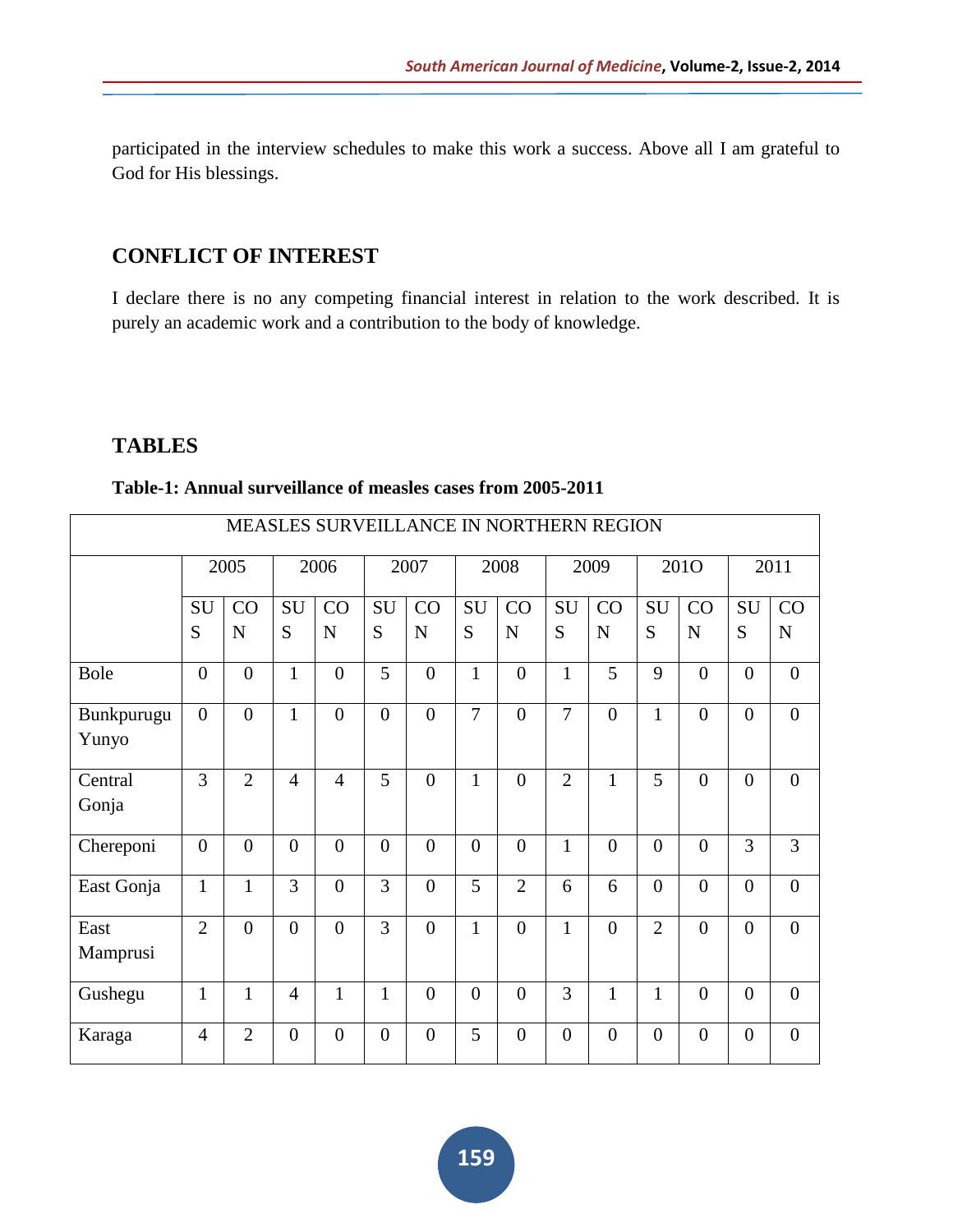| Kpandai              | $\boldsymbol{0}$ | $\overline{0}$   | $\boldsymbol{0}$ | $\overline{0}$ | $\overline{0}$ | $\boldsymbol{0}$ | $\boldsymbol{0}$ | $\boldsymbol{0}$ | $\mathbf{1}$    | $\mathbf{1}$    | $\boldsymbol{0}$ | $\overline{0}$ | $\overline{0}$ | $\boldsymbol{0}$ |
|----------------------|------------------|------------------|------------------|----------------|----------------|------------------|------------------|------------------|-----------------|-----------------|------------------|----------------|----------------|------------------|
| Nanumba<br>North     | $\overline{1}$   | $\overline{0}$   | $\overline{0}$   | $\overline{0}$ | $\overline{0}$ | $\overline{0}$   | $\overline{0}$   | $\overline{0}$   | $\overline{2}$  | $\overline{0}$  | $\overline{4}$   | $\overline{0}$ | $\overline{0}$ | $\overline{0}$   |
| Nanumba<br>south     | $\overline{4}$   | $\overline{2}$   | $\mathbf{1}$     | $\overline{0}$ | $\overline{0}$ | $\overline{0}$   | $\boldsymbol{0}$ | $\overline{0}$   | $\mathbf{1}$    | $\overline{0}$  | $\overline{0}$   | $\overline{0}$ | $\overline{5}$ | $\boldsymbol{0}$ |
| Saboba               | $\overline{5}$   | $\overline{0}$   | $\overline{0}$   | $\overline{0}$ | $\overline{0}$ | $\overline{0}$   | $\overline{0}$   | $\overline{0}$   | $\overline{0}$  | $\overline{0}$  | $\overline{0}$   | $\overline{0}$ | $\overline{0}$ | $\overline{0}$   |
| SaveluguNa<br>nton   | $\mathbf{1}$     | $\overline{0}$   | $\overline{1}$   | $\overline{0}$ | $\mathbf{1}$   | $\overline{0}$   | $\mathbf{1}$     | $\overline{0}$   | $\mathbf{1}$    | $\overline{0}$  | $\overline{2}$   | $\overline{0}$ | $\mathbf{1}$   | $\overline{0}$   |
| Sawla-<br>Tuna-Kalba | $\overline{0}$   | $\overline{0}$   | $\overline{5}$   | $\overline{0}$ | $\mathbf{1}$   | $\overline{0}$   | $\mathbf{1}$     | $\overline{0}$   | $\overline{0}$  | $\overline{0}$  | $\overline{0}$   | $\overline{0}$ | $\overline{0}$ | $\boldsymbol{0}$ |
| Tamale               | 11               | $\overline{5}$   | $\overline{9}$   | $\overline{5}$ | $\overline{2}$ | $\overline{0}$   | 26               | $\overline{4}$   | 6               | 6               | $\mathbf{1}$     | $\overline{0}$ | 6              | $\overline{0}$   |
| TolonKumb<br>ungu    | $\overline{3}$   | $\overline{2}$   | $\overline{2}$   | $\overline{0}$ | $\overline{0}$ | $\overline{0}$   | $\overline{8}$   | $\overline{5}$   | $\overline{4}$  | $\overline{3}$  | $\overline{0}$   | $\overline{0}$ | $\overline{0}$ | $\overline{0}$   |
| West Gonja           | $\overline{2}$   | $\boldsymbol{0}$ | $\overline{2}$   | $\mathbf{1}$   | $\overline{2}$ | $\boldsymbol{0}$ | 10               | 6                | $\overline{22}$ | $\overline{11}$ | 11               | $\overline{0}$ | $\overline{0}$ | $\boldsymbol{0}$ |
| West<br>Mamprusi     | $\overline{0}$   | $\overline{0}$   | $\overline{7}$   | $\overline{4}$ | $\overline{3}$ | $\overline{0}$   | $\overline{8}$   | $\overline{4}$   | $\overline{4}$  | $\overline{4}$  | $\overline{3}$   | $\overline{0}$ | $\overline{0}$ | $\overline{0}$   |
| Yendi                | $\overline{2}$   | $\mathbf{1}$     | 5                | $\overline{0}$ | $\mathbf{1}$   | $\overline{0}$   | $\overline{4}$   | $\mathbf{1}$     | $\overline{0}$  | $\mathbf{0}$    | $\overline{2}$   | $\overline{0}$ | 3              | $\mathbf{0}$     |
| ZabzuguTat<br>ale    | $\overline{0}$   | $\overline{0}$   | $\overline{4}$   | $\mathbf{1}$   | $\overline{2}$ | $\overline{0}$   | $\mathbf{1}$     | $\overline{0}$   | $\overline{1}$  | $\overline{0}$  | $\overline{0}$   | $\theta$       | $\overline{2}$ | $\overline{0}$   |
| Northern<br>Region   | 40               | 16               | 49               | 16             | 29             | $\boldsymbol{0}$ | 79               | 22               | 71              | 38              | 41               | $\overline{0}$ | 20             | 3                |

**GHS Annual reports, northern regional health directorate, 2011**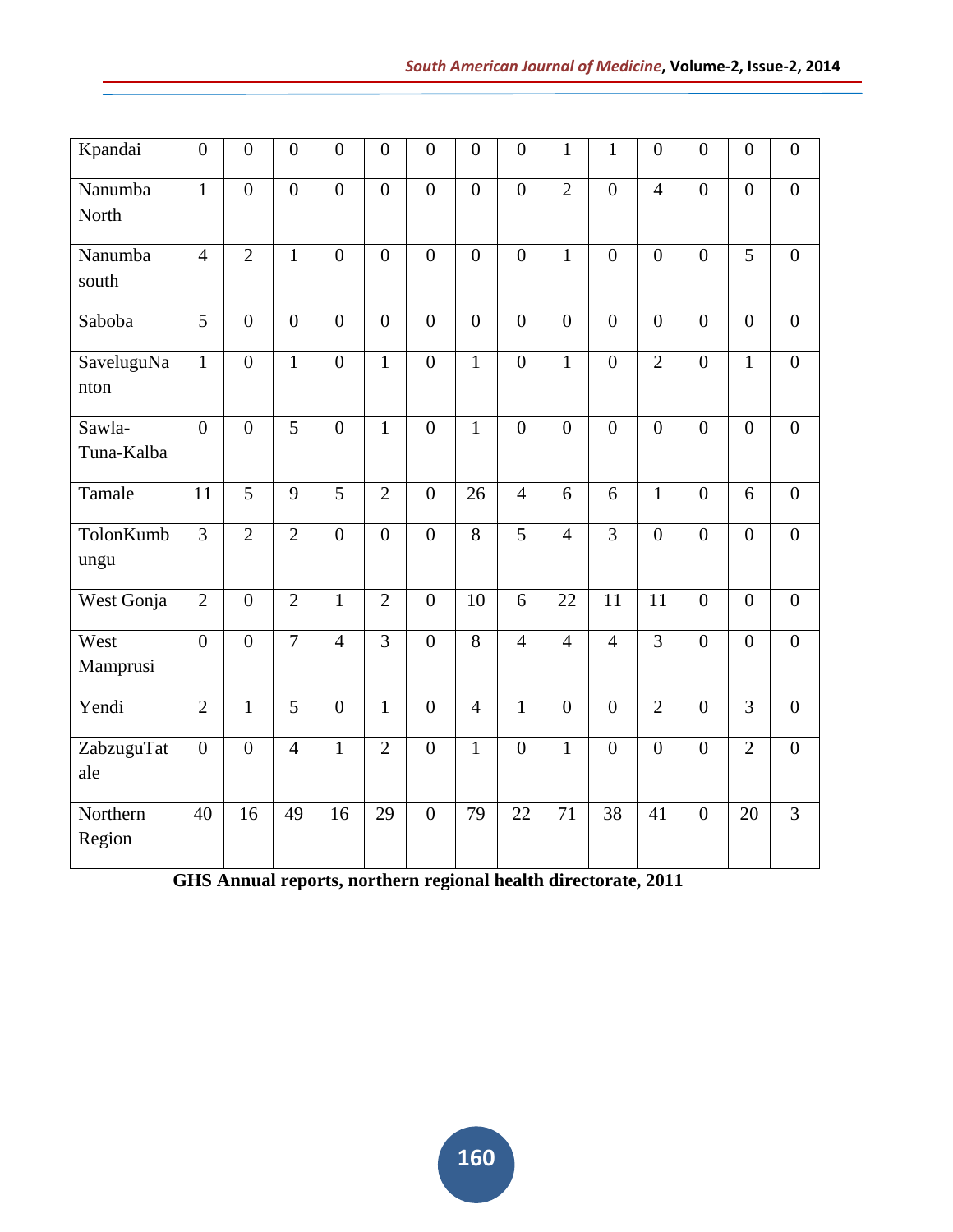| Year | Suspected cases | Confirmed cases | % of confirmed cases |
|------|-----------------|-----------------|----------------------|
| 2005 | 40              | 16              | 40                   |
| 2006 | 49              | 16              | 32.7                 |
| 2007 | 29              | $\theta$        | $\mathbf{0}$         |
| 2008 | 79              | 22              | 27.8                 |
| 2009 | 71              | 38              | 53.5                 |
| 2010 | 41              | $\overline{0}$  | $\mathbf{0}$         |
| 2011 | 20              | 3               | 15                   |

**Table-2: The distribution of suspected and confirmed measles cases from 2005-2011**

#### **Table-3: Respondents' views on whether or not measles infection is a threat to child development in northern region of Ghana**

|                                                          | <b>Respondents</b>                       |                                    |  |  |  |  |  |
|----------------------------------------------------------|------------------------------------------|------------------------------------|--|--|--|--|--|
| <b>Type of responses</b>                                 | <b>Public</b><br>Health<br><b>Nurses</b> | <b>Family</b><br><b>Physicians</b> |  |  |  |  |  |
| Measles infection is no longer common in the region      | 13                                       | $\overline{A}$                     |  |  |  |  |  |
| Measles infection is common in the region                | 1                                        | 1                                  |  |  |  |  |  |
| Measles infection is still a threat to child development | 6                                        | 1                                  |  |  |  |  |  |
| Measles infection is no longer a serious threat          | 9                                        | $\overline{A}$                     |  |  |  |  |  |
| Measles infection must be given serious attention        | 14                                       | 5                                  |  |  |  |  |  |
| Measles has been eradicated in northern region           | $\overline{0}$                           | $\Omega$                           |  |  |  |  |  |

**Source: Author's construct, 2013**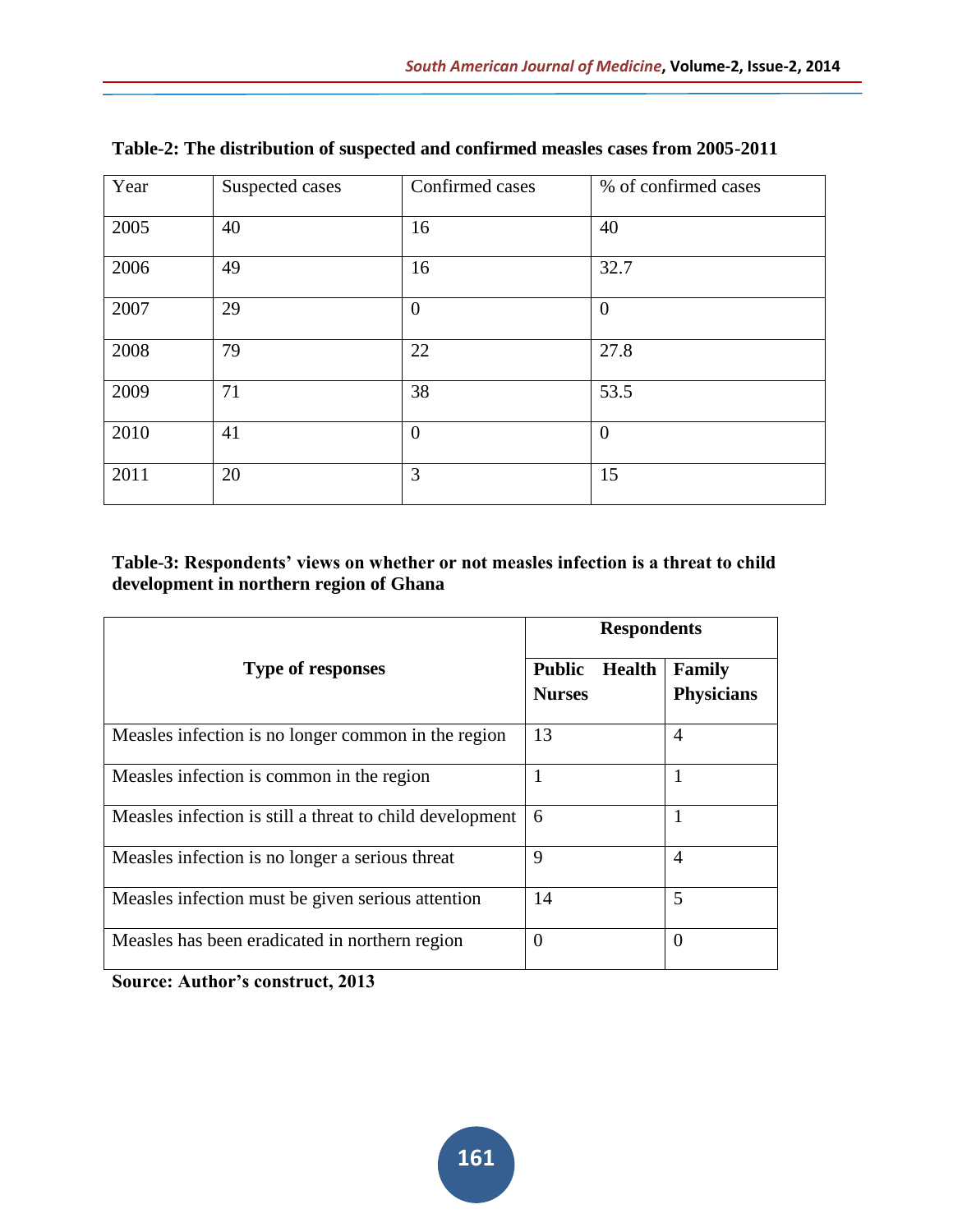#### **Table-4: Respondents' reasons given on whether or not measles infection is a threat to child development in northern region of Ghana**

| <b>Reasons given</b>                          | <b>Respondents</b>          |                          |  |  |  |
|-----------------------------------------------|-----------------------------|--------------------------|--|--|--|
|                                               | <b>Public health Nurses</b> | <b>Family Physicians</b> |  |  |  |
| Higher number of target population (0-14 yrs) | 14                          | 5                        |  |  |  |
| receive vaccinations                          |                             |                          |  |  |  |
| High potent vaccines                          | 10                          | 3                        |  |  |  |
| Low potent vaccines                           | ∍                           |                          |  |  |  |
| High level of cooperation from parents        | 12                          | 3                        |  |  |  |
| Quality health care provision                 | 8                           | 3                        |  |  |  |
| Improved living standards of Ghanaians        |                             | ◠                        |  |  |  |
| Others                                        |                             | 3                        |  |  |  |

**Source: Author's construct, 2013**

### **FIGURES**

**Figure-1: Distribution of suspected and confirmed measles cases from 2005-2011**

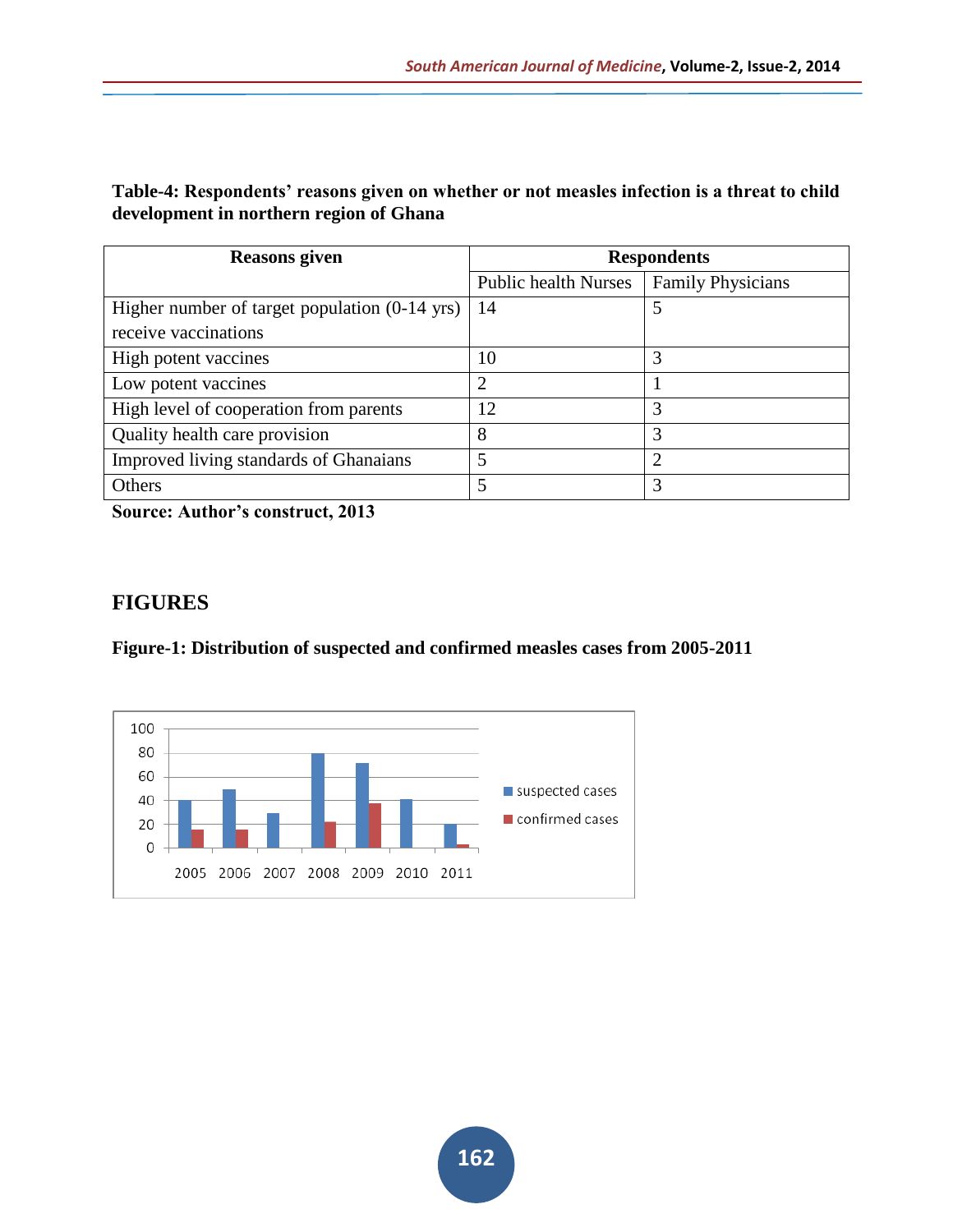#### **Figure-2: Respondents' views on whether or not measles infection is a threat to child development in northern region of Ghana**



#### **Figure-3: Respondents' reasons given on whether or not measles infection is a threat to child development in northern region of Ghana**